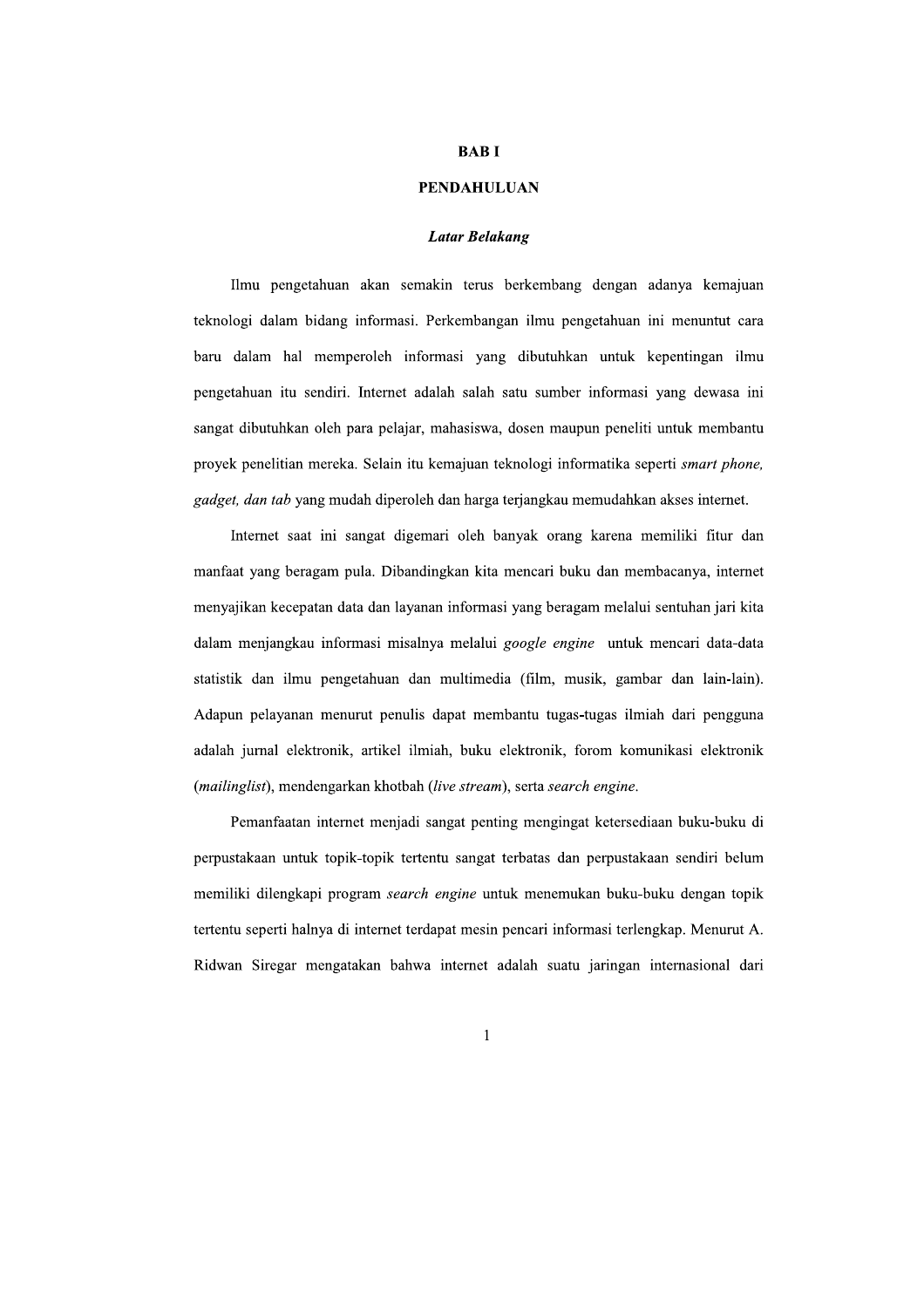jaringan-jaringan yang menghubungkan jutaan komputer di seluruh penjuru dunia. Sebagai suatu infrastruktur, jaringan ini memiliki peranan yang besar dalam penyebaran arus informasi. Dengan kata lain prasarana ini merupakan jalan raya informasi (information Highway) yang digunakan untuk mengangkut berbagai muatan informasi dan menghubungkan banyak manusia di bumi.<sup>1</sup> Melalui jaringan internet ini kita dapat memperoleh informasi dan hiburan dari berbagai sumber di seluruh dunia dengan begitu cepat.

Budi Sutedio Dharma Oetomo menjelaskan bahawa internet memberikan berbagai manfaat dalam bidang pendidikan, yakni:<sup>2</sup>

- 1. Kemampuan dan kecepatan dalam komunikasi; bahkan sekarang telah dimungkinkan menggunakan peralatan berbasis multimedia dengan biaya relatif murah, sehingga dimungkinkan untuk melangsungkan pendidikan atau komunikasi jarak jauh, baik antara peserta didik dengan para pendidik maupun antara peserta didik dan diantara peserta didik dengan orang tua di manapun mereka berada.
- 2. Ketersediaan informasi yang up to date telah mendorong tumbuhnya motivasi untuk membaca dan mengikuti perkembangan ilmu pengetahuan dan teknologi (Iptek) yang terjadi di berbagai belahan dunia.
- $\overline{3}$ . Adanya fasilitas untuk membentuk dan melangsungkan diskusi kelompok (Newsgroup) sehingga akan mendorong peningkatan intensitas kajian Iptek.
- Melalui web pendidikan, proses belajar dapat dilakukan secara dinamis, tidak  $\overline{4}$ . tergantung waktu dan ruang pertemuan. Semua materi belajar dapat diperoleh dengan mudah pada situs-situs pendidikan yang tersedia. Dengan demikian biaya pendidikan

 $^{1}$  A. Ridwan Siregar, Akses Informasi Elektronik: Suatu Paradigma Baru Pelayanan Perpustakaan. (Medan:Fakultas Sastra, 1997), 4.

Budi Sutedjo Dharma Oetomo, E-education: konsep, teknologi dan aplikasiinternet pendidikan (Yogyakarta: Penerbit ANDI, 2002), 12.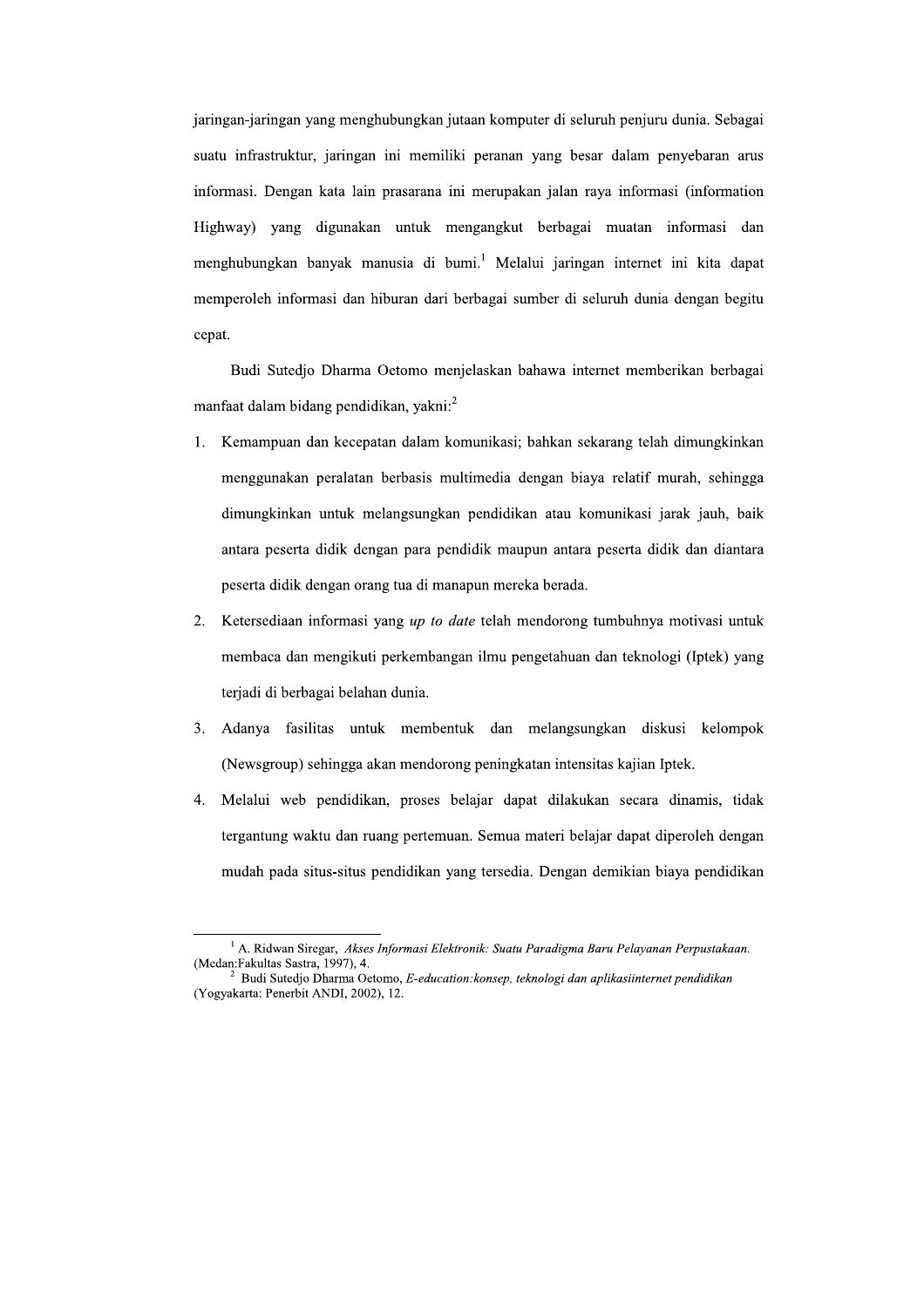dapat ditekan serendah mungkin karena peserta didik tidak perlu menanggung uang gedung lagi.

5. Melalui E-mail, konsultasi dapat dilakuykan secara pribadi antar peserta didik dan pendidik ataupun dengan rekan yang lainnya. Skalabilitas konsultasi bisa menjadi tidak terbatas dengan pendidik atau rekan dalam satu lingkungan sekolah saja, melainkan dapat digunakan untuk konsultasi dengan orang-orang yang dinilai kompeten dalam bidangnya yang berada di luar lembaga pendidikan tersebut, bahkan vang berada di luar negeri.

Pemanfaatan internet di kalangan mahasiswa Sekolah Tinggi Theologia Jaffray Makassar, penulis memerhatikan bahwa pemanfaatan internet digunakan untuk membantu menyelesaikan tugas kuliah, tugas akhir disamping itu untuk *mendownload* program, film, Youtube, gambar dan yang lainnya. Disamping itu komunikasi *chatting* dan mencari pertemanan melalui media sosial facebook dan twitter. Apabila penulis mengamati secara visual pemanfaatan internet masih kurang maksimal karena penggunaannya lebih banyak digunakan untuk kepentingan hiburan dibandingkan untuk kepentingan perkuliahan. Padahal sebagai mahasiswa teologi dituntut untuk lebih banyak belajar dari media internet mengenai sumber-sumber terbaru teologi dan pendidikan Kristen melalui situs-situs dan web pendidikan teologi. Sebagai institusi pendidikan yang memiliki website sendiri seharusnya mahasiswa teologi mengetahui perkembangan sekolahnya melalui website sekolah.

Masalah yang timbul adalah apakah pemanfaatan internet ini dapat meningkatkan prestasi belajar mahasiswa atau malah sebaliknya menurunkan hasil belajar karena penggunaan internet yang tidak efektif. Oleh karena itu, penulis ingin melihat lebih jauh tentang bagaimana peran internet tersebut yang menyediakan berbagai informasi yang mampu mendukung mahasiswa dalam meningkatkan prestasi kuliah mereka dan untuk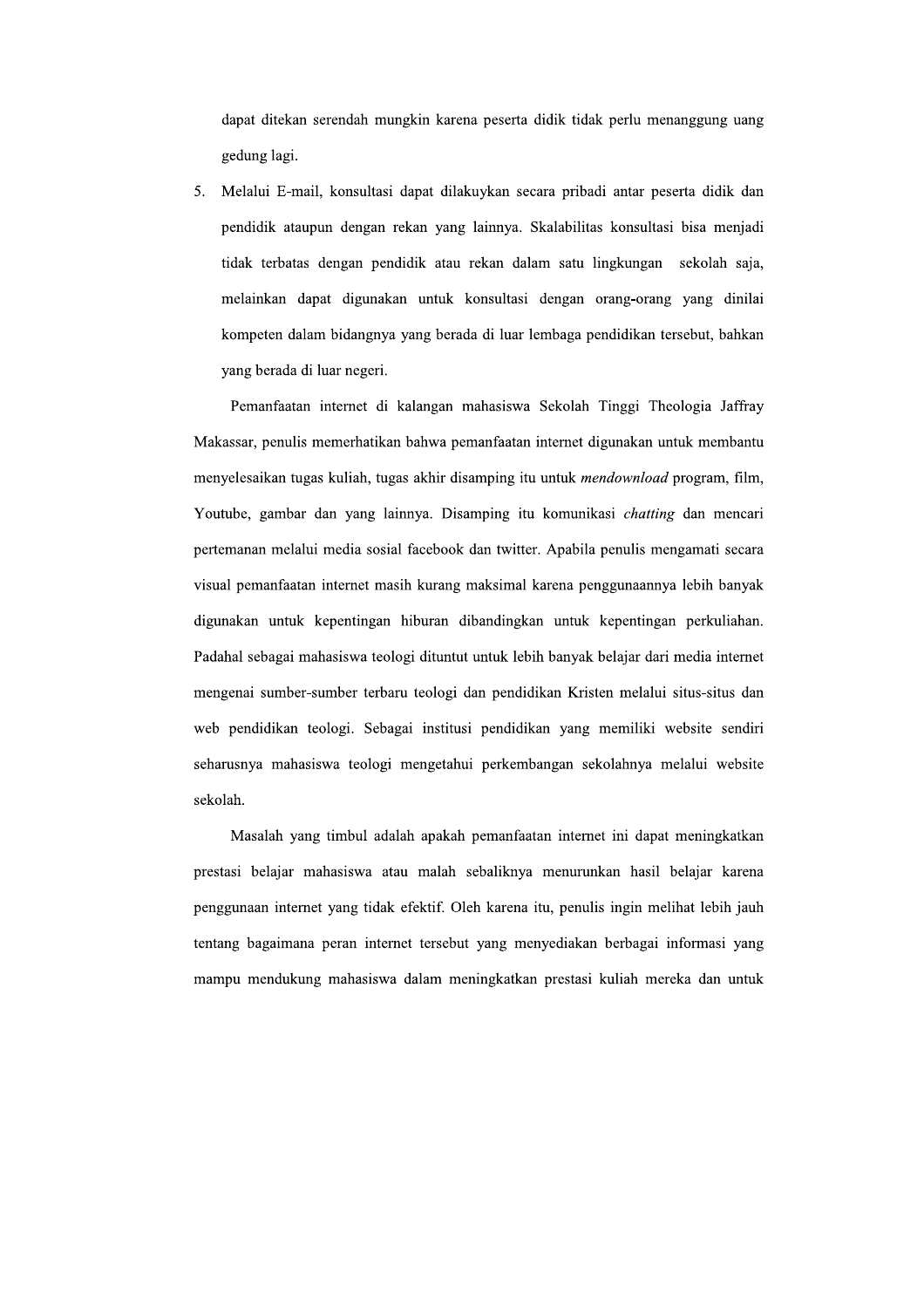mendukung proses belajar mahasiswa di perguruan tinggi maka penulis memberi judul penelitian ini adalah "Analisis Dampak Pemanfaatan Internet Terhadap Indeks Prestasi Belajar Mahasiswa Sekolah Tinggi Theologia Jaffray Makassar."

### **Pokok Masalah**

Sebagaimana diketahui bahwa internet mampu memberi kontribusi dalam hal penyediaan informasi ilmu teologi dan pendidikan Kristen maka pokok masalahnya adalah bagaimana dampak pemanfaatan internet terhadap prestasi belajar mahasiswa?

### **Hipotesa Penelitian**

Hipotesa penelitian ini dijelaskan sebagai berkut:

:  $H_0$ :  $F_{xy} = 0$  (Tidak ada dampak pemanfaatan internet terhadap indeks prestasi Hipotesa belajar mahasiswa)

> $H_0$ :  $F_{xy} \neq 0$  (ada dampak pemanfaatan internet terhadap indeks prestasi belajar mahasiswa)

### **Tujuan Penulisan**

Tujuan penulisan karya tulis ini adalah untuk mengetahui dampak pemanfaatan internet terhadap prestasi belajar mahasiswa.

### **Manfaat Penelitian**

Penulis mengharapkan penelitian ini dapat bermanfaat bagi:

Pertama, bagi dunia pendidikan tinggi, khususnya dalam kajian teologis dan perspektik pandangan pendidikan Kristen.

Kedua, memberikan wawasan dan informasi data yang terbaru bagi mahasiswa, dosen dan peneliti serta pembaca.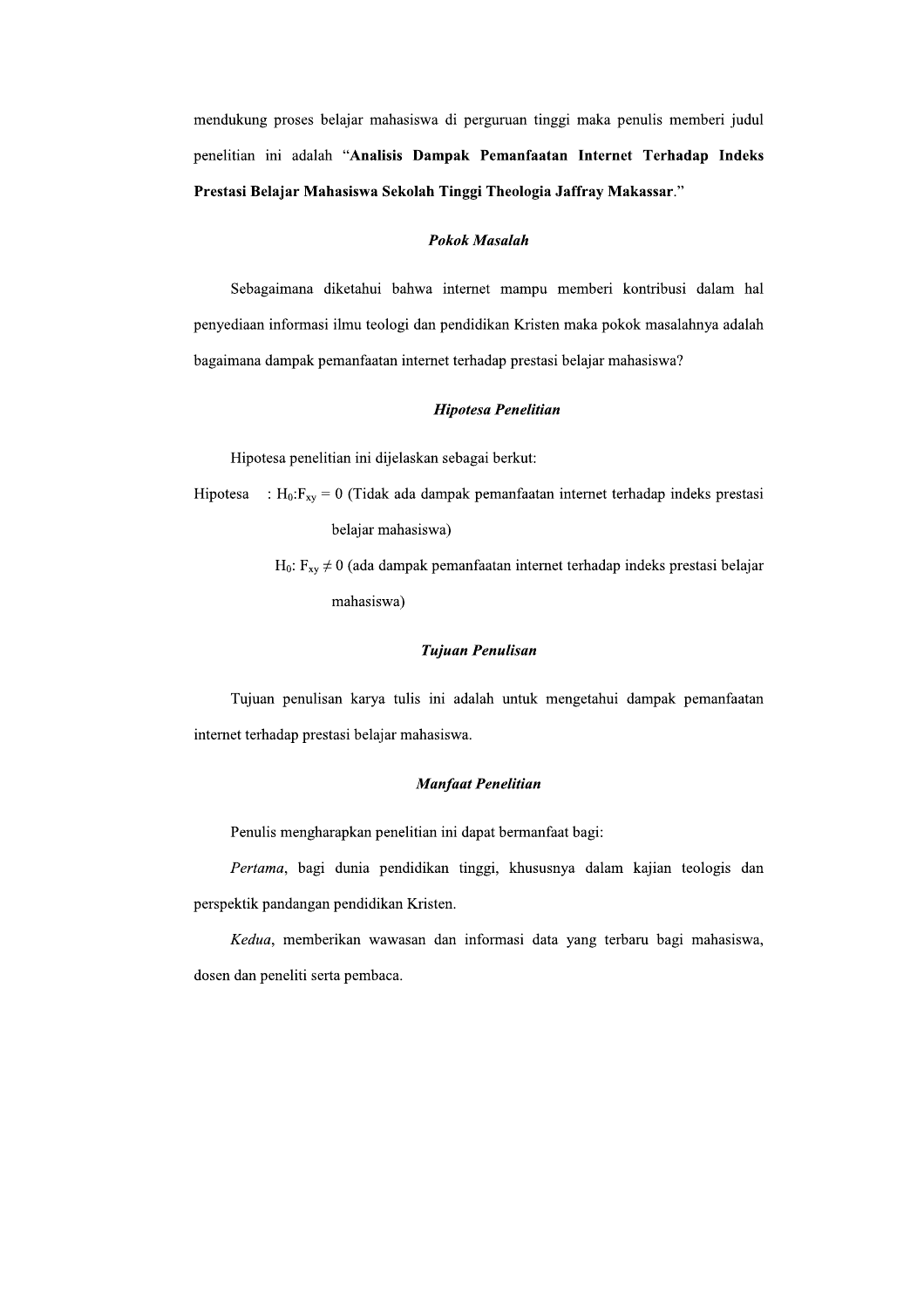Ketiga, memberikan pengetahuan baru bagi penulis dalam bidang informasi internet dan pemanfaatannya untuk peningkatan prestasi belajar.

### **Metode Penelitian**

Pertama, metode pengambilan dan pengumpulan data bersumber dari buku-buku yang berhubuingan dengan judul yang dibahas.

Kedua, dengan melalui kuisioner (angket) dan wawancara dengan beberapa mahasiswa secara random di STT Jaffray Makassar.

### **Batasan Penelitian**

Penelitian ini dibatasi hanya mencakup pelayanan informasi menggunakan teknologi informasi, khususnya internet. Analisis dampak pemanfaatan internet terhadap prestasi mahasiswa juga membahas peran dan fungsi internet sebagai sarana belajar pada proses pembelajaran di perguruan tinggi. Penelitian ini juga mencakup berbagai fasilitas yang tersedia di internet yang dapat dimanfaatkan dalam menunjang proses pembelajaran mahasiswa, hal ini mencakup peran internet sebagai sumber informasi. Penelitian ini juga mencakup indeks prestasi mahasiswa, khususnya mahasiswa Sekolah Tinggi Theologia Jaffray Makassar yaitu sebagai indikator dalam kaitannya dengan prestasi belajar yang dibahas dalam penelitian ini.

## Sistematika Penulisan

Bab satu merupakan pendahuluan yang terdiri dari latar belakang, rumusan pokok masalah, tujuan penulisan, metode penulisan, batasan penulisan, manfaat penulisan, sistematika penulisan.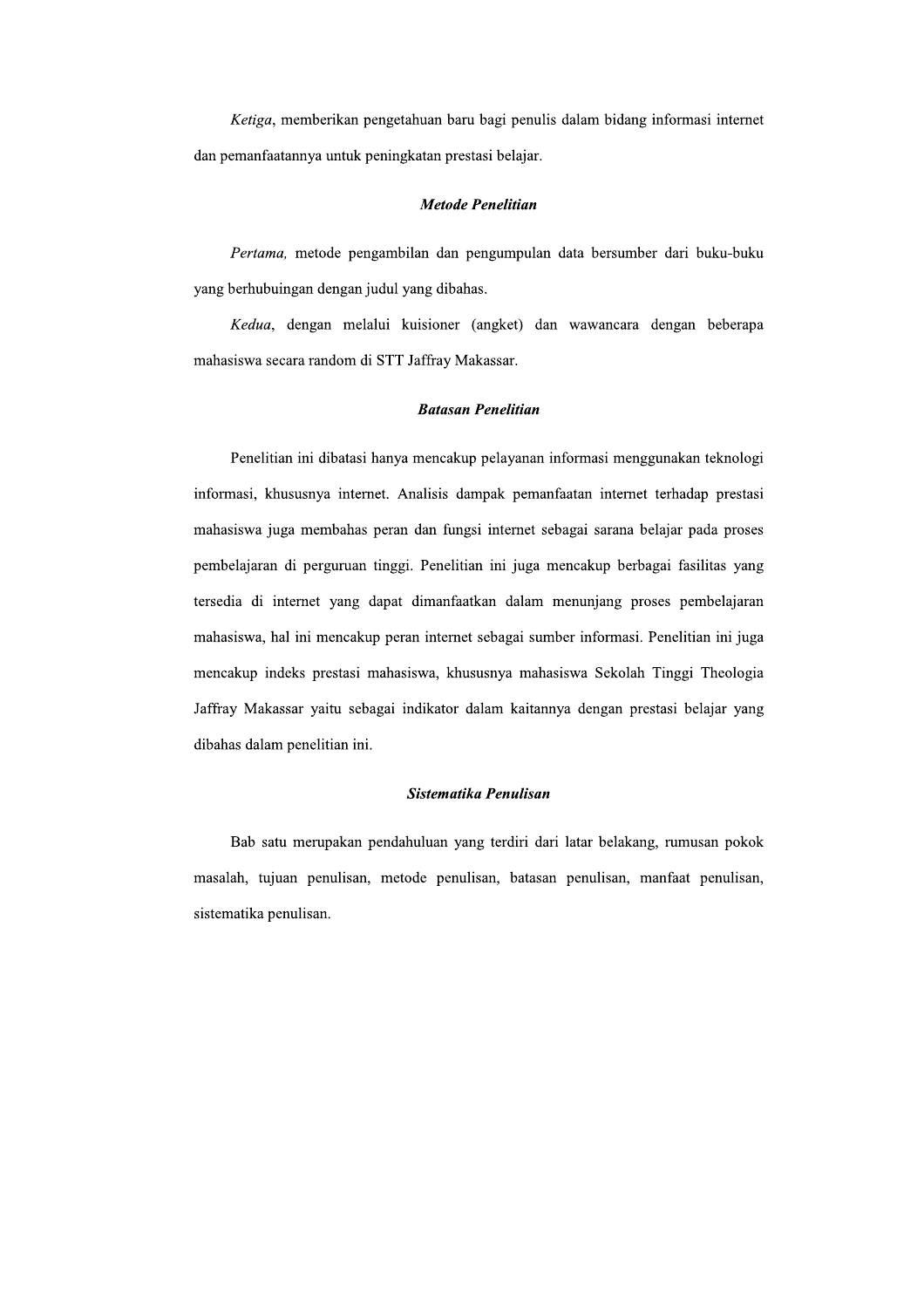Bab dua merupakan tinjauan pustaka yang terdiri atas: pengertian internet, sejarah perkembangan internet, fungsi internet, fasilitas internet, pemanfaatan internet sebagai sumber informasi, indeks prestasi, kurikulum perguruan tinggi dan kerangka teoritis.

Bab tiga merupakan metode penelitian yang terdiri atas: gambaran umum lokasi penelitian, jenis penelitian, populasi dan sampel, prosedur penelitian, instrumen penelitian yang terbagi atas kuisioner (angket) dan kisi-kisi angket, penyebaran dan pengumpulan angket, dan analisis data.

Bab empat merupakan analisis hasil penelitian dan pembahasan. Hasil yang dianalisis adalah pemanfaatan internet yang terdiri atas: pengetahuan mengenai internet, tujuan pemanfaatan, fungsi internet, fasilitas internet, penggunaan internet dilihat dari frekuensi pemanfaatan internet dan jenis informasi yang diakses. Juga jenis informasi dan metode temu balik. Indikator prestasi belajar mahasiswa dianalisis berdasarkan pertama: kurikulum mengenai pemanfaatan internet membantu memahami materi perkuliahan, menolong menyelesaikan tugas perkuliahan, memberikan tambahan pengetahuan dan kurikulum yang berlaku menuntut mahasiswa untuk lebih memanfaatkan internet dan kedua: indeks prestasi.

Bab lima merupakan kesimpulan dan saran berdasarkan analisis hasil pembahasan.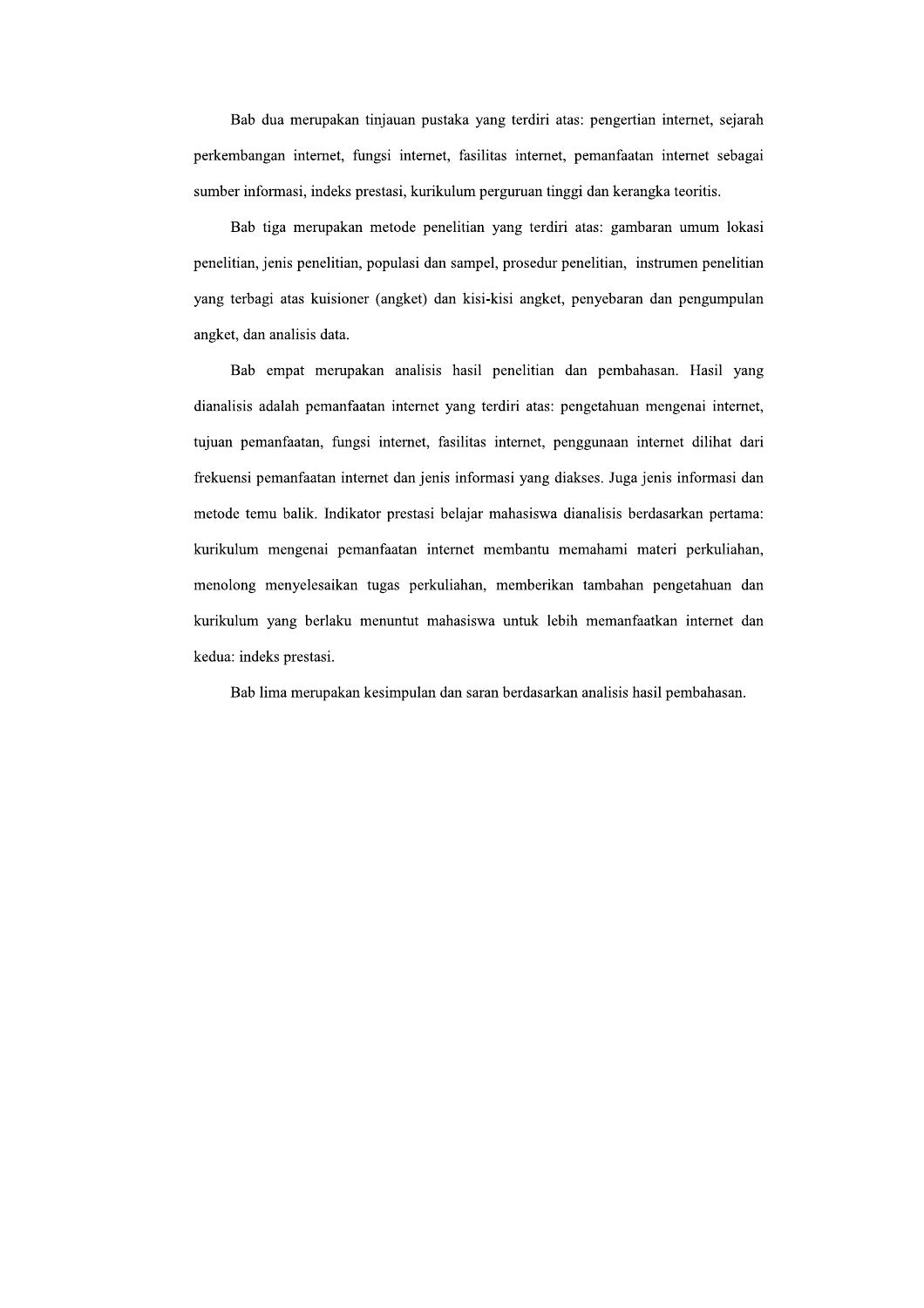## **BAB III**

# **METODE PENELITIAN**

## Lokasi Penelitian

Penelitian ini dilaksanakan pada Sekolah Tinggi Theologia Jaffray Makassar, yang beralamatkan di Jl. Gunung Merapi No. 103 Makassar, Sulawesi Selatan.

# Populasi dan Sampel

# Populasi

Dalam penelitian sosial, populasi didefinisikan sebagai kelompok subjek yang dikenai generalisasi hasil penelitian. Penulis menetapkan kelompok subjek sebagai populasi adalah seluruh mahasiswa yang terdaftar sebagai mahasiswa di STT Jaffray Makassar. Adapun criteria dari populasi mahasiswa adalah mahasiswa yang telah melewati sistem perkuliahan, artinya mahasiswa tersebut telah melewati semester 2.

Menurut data terakhir yang penulis dapatkan dari Staff Bidang Kemahasiswaan STT Jaffray Makassar, jumlah mahasiswa yang terdaftar sebagai mahasiswa di atas semester dua adalah seperti pada tabel berikut ini:

| <b>SEMESTER</b> | <b>JUMLAH</b> |  |
|-----------------|---------------|--|
| TV7             | 81            |  |
| VI              | 60            |  |
| VIII            | 50            |  |
| <b>TOTAL</b>    | 191           |  |

Tabel 1: Populasi Penelitian

 $\overline{7}$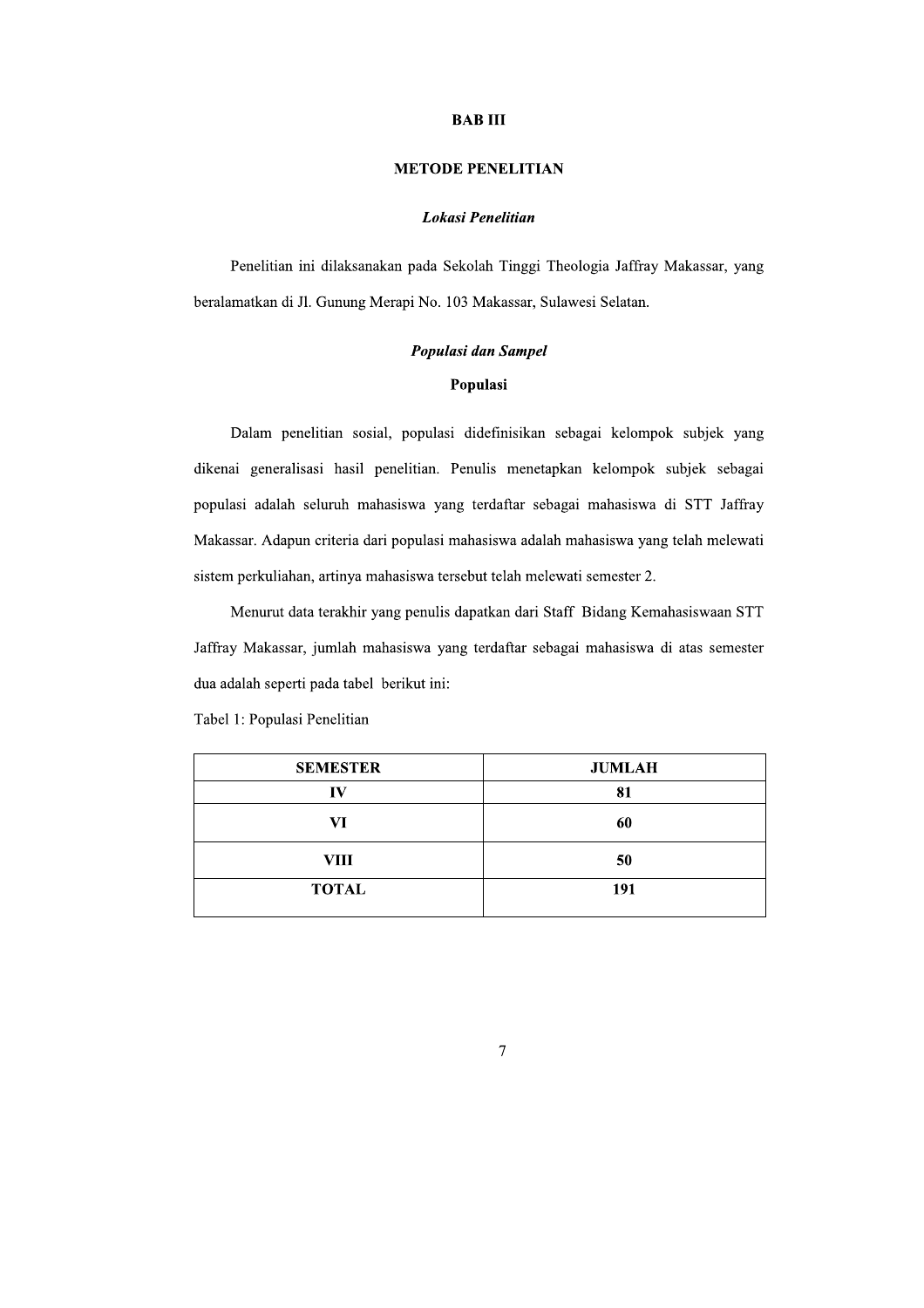### Sampel

Sampel (contoh) ialah sebagian anggota populasi yang diambil dengan menggunakan teknik tertentu.<sup>3</sup> Pengambilan besarnya sampel pada penelitian ini. Penulis lakukan dengan menggunakan teknik *propability sampling*. Dalam hal ini penulis menggunakan rumus stratified random sampling. Menurut Faried Ali, stratified random sampling adalah penarikan sampel dimana populasi dibagi-bagi dalam lapisan yang juga disebut sub populasi atau stratum. Selanjutnya untuk menghitung besarnya sampel maka penulis lakukan secara proposional sampling, yaitu penulis menetapkan presentase besarnya sampel pada masing-masing stratum. Penulis mengambil presentase sebesar 15% untuk masing-masing stratum karena sudah dapat mewakili pendapat dari populasi. Proses pengambilan sampel ini mengacu pada pendapat S. Nasution, yang menurutnya besarnya sampel yang ditetapkan adalah 15%.<sup>4</sup> Besarnya sampel dapat dilihat pada tabel berikut ini:

Tabel 2: Sampel Penelitian

| <b>Semester</b> | Jumlah | 15% |
|-----------------|--------|-----|
| ΙV              | 81     | 12  |
| VI              | 60     |     |
| <b>VIII</b>     | 50     |     |
| <b>TOTAL</b>    | 191    | 29  |

Setelah ditetapkan 29 orang menjadi sampel, kemudian penulis menggunakan teknik random (acak) untuk mendapatkan 29 orang yang akan menjadi responden, yaitu yang

<sup>&</sup>lt;sup>3</sup>Usman Husaini dan Purnomo Setiady Akbar, Metodologi Penelitian Sosial (Jakarta: Bumi Aksara, 1996), 44.<br> $\frac{4}{3}$ S. Nasution, *Metodologi Research: Penelitian Ilmiah* (Jakarta: Bumi Aksara, 1996), 86.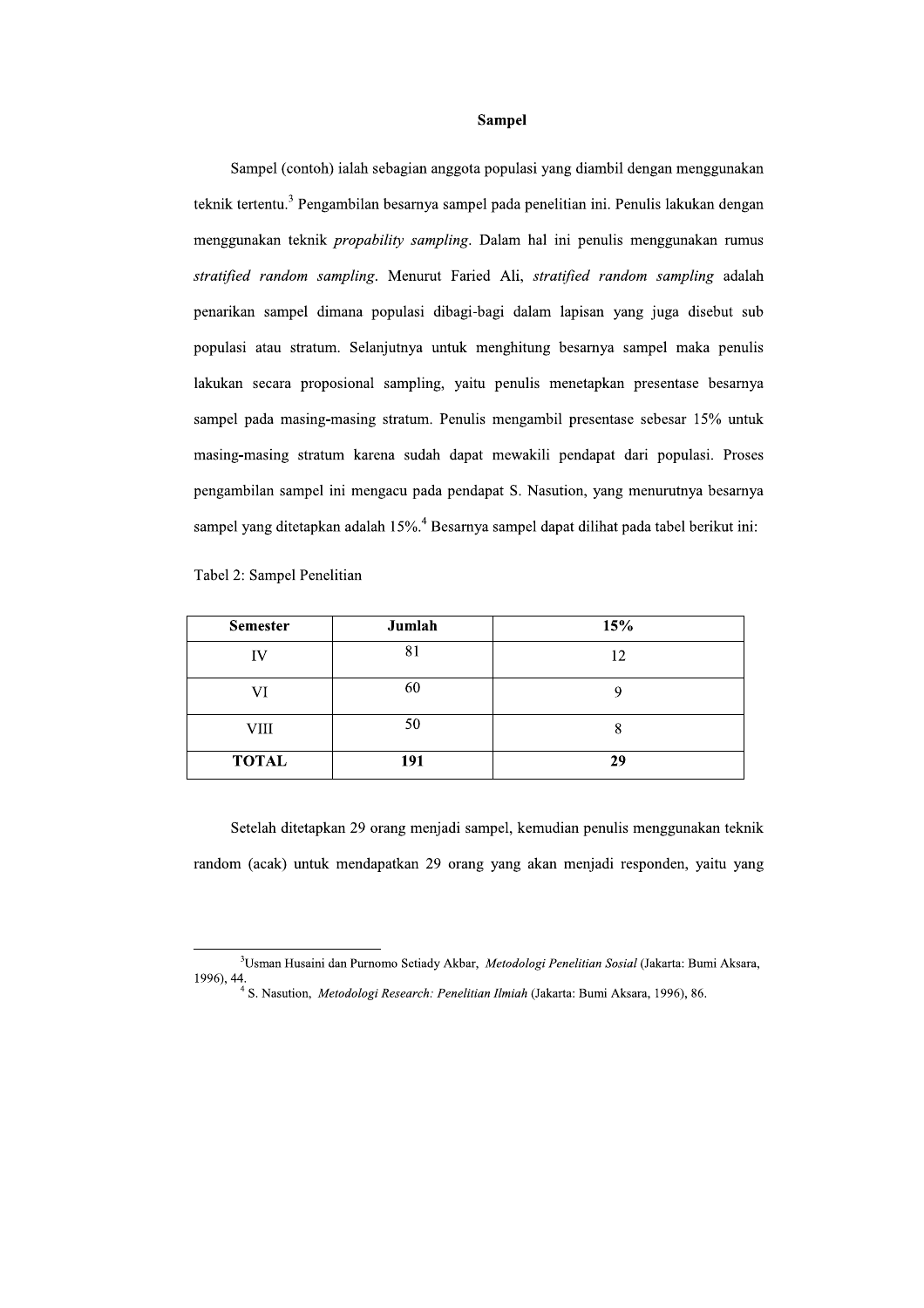berhak untukmengisi jawaban dari pertanyaan di kuisioner, dimana jawaban yang mereka berikan dianggap sangat mewakili stratumnya masing-masing.

### **Instrumen Penelitian**

Untuk mengumpulkan data yang diperlukan dalam pengujian kebenaran hipotesis, penulis menyebarkan angket (kuisioner) kepada responden, yang dalam hal ini data angket merupakan data primer bagi penulis dalam penelitian ini.

### Angket

Angket ialah daftar pernyataan atau pertanyaan yang dikirim kepada responden baik secara langsung atau tidaklangsung (melalui pos atau perantara).<sup>5</sup>

# Kisi-kisi Angket

Kisi-kisi angket pada penelitian ini adalah seperti yang ditunjukkan pada tabel di bawah ini:

| N <sub>o</sub> | Variabel                | Indikator                                                                                                                                                    | Item           | Jumlah |
|----------------|-------------------------|--------------------------------------------------------------------------------------------------------------------------------------------------------------|----------------|--------|
|                | Pemanfaatan<br>Internet | Pengetahuan<br>$\bullet$<br>mengenai Internet<br>Tujuan Pemanfaatan<br>٠<br>Fungsi Internet<br>٠<br>Fasilitas Internet<br>Penggunaan Internet<br>٠<br>Metode | $\overline{c}$ | 12     |
| $\rm II$       | Hasil Belajar           | Kurikulum<br><b>Indeks Prestasi</b>                                                                                                                          | 4              |        |

Tabel 3: Kisi-kisi Angket

<sup>&</sup>lt;sup>5</sup>Husaini dan Purnomo, Sistem Pendukung e-learning di web ,60; diakses 12 Februari 2013; tersedia di www.informatika.lipi.go.id/sistem-pendukung-e-learning-di-web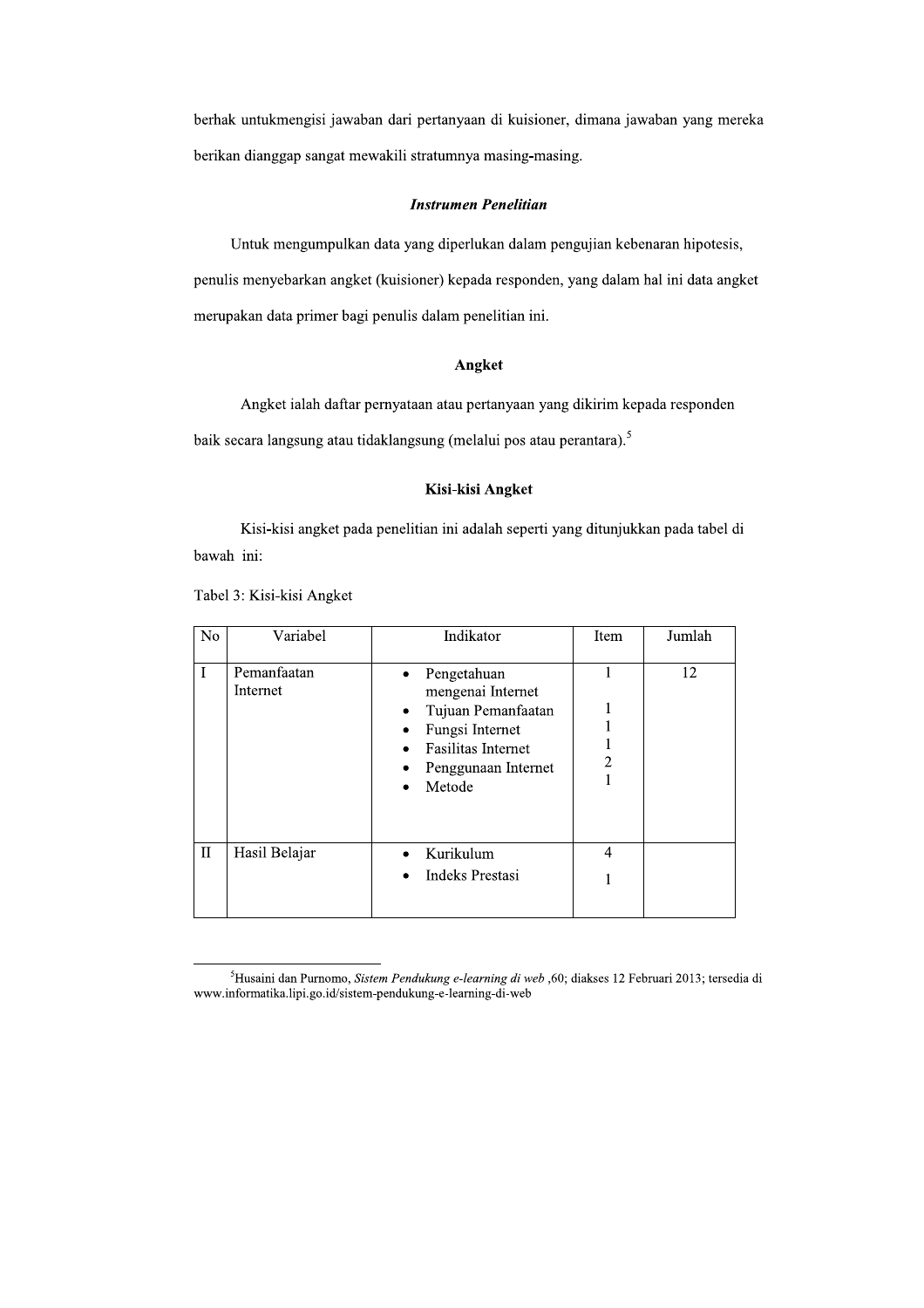## Penyebaran dan Pengumpulan Angket

Penyebaran angket yang dilakukan penulis bekerja sama dengan staff STT Jaffray Makassar dalam waktu satu (1) minggu, dan pengumpulan angket dilakukan satu (1) minggu setelah hari terakhir angket disebarkan ke responden.

### **Analisis Data**

Penelitian ini pada dasarnya merupakan penelitian deskriptif. Menurut Burhan

Bungin tujuan penelitian ini adalah:

"Penelitian sosial menggunakan format deskriptif bertujuan untuk menggambarkan, meringkaskan berbagai kondisi, berbagai situasi atau berbagai variabel yang timbul di masyarakat yang menjadi objek penelitian itu. Kemudian menarik kepermukaan sebagai suatu cirri atau gambaran tentang kondisi, situasi atau punya riabel tertentu."<sup>6</sup>

Selanjutnya, data yang terkumpul melalui penyebarang angket dianalisis dengan menggunakan metode deskriptif juga, dengan cara data tersebut ditempatkan pada tabel sesuai dengan item pertanyaan pada angket, kemudian data dihitung presentasenya untuk kemudian diintepretasikan. Perhitungan presentase jawaban yang diberikan responden dengan menggunakan rumus yang dikemukakan oleh Sutrisno Hadi, yaitu sebagai berikut:

$$
P = \frac{F}{n}x100\%
$$

Keterangan:

P: Presentase F: Jumlah jawaban yang diperoleh n: Jumlah responden

Kemudian setelah data dari kuisioner diperoleh, maka data itu diinterpretasikan oleh penulis dengan mengacu pada besaran presentase semata, hal ini dikarenakan sifat dari penelitian deskriptif. Adapun proses interpretasi data terhadap hasil yang berupa

 $6$  Burhan Bungin, Metodologi Penelitian Sosial: Format-format kuantitatif dan kualitatif (Surabaya: Airlangga University Press, 2001), 48.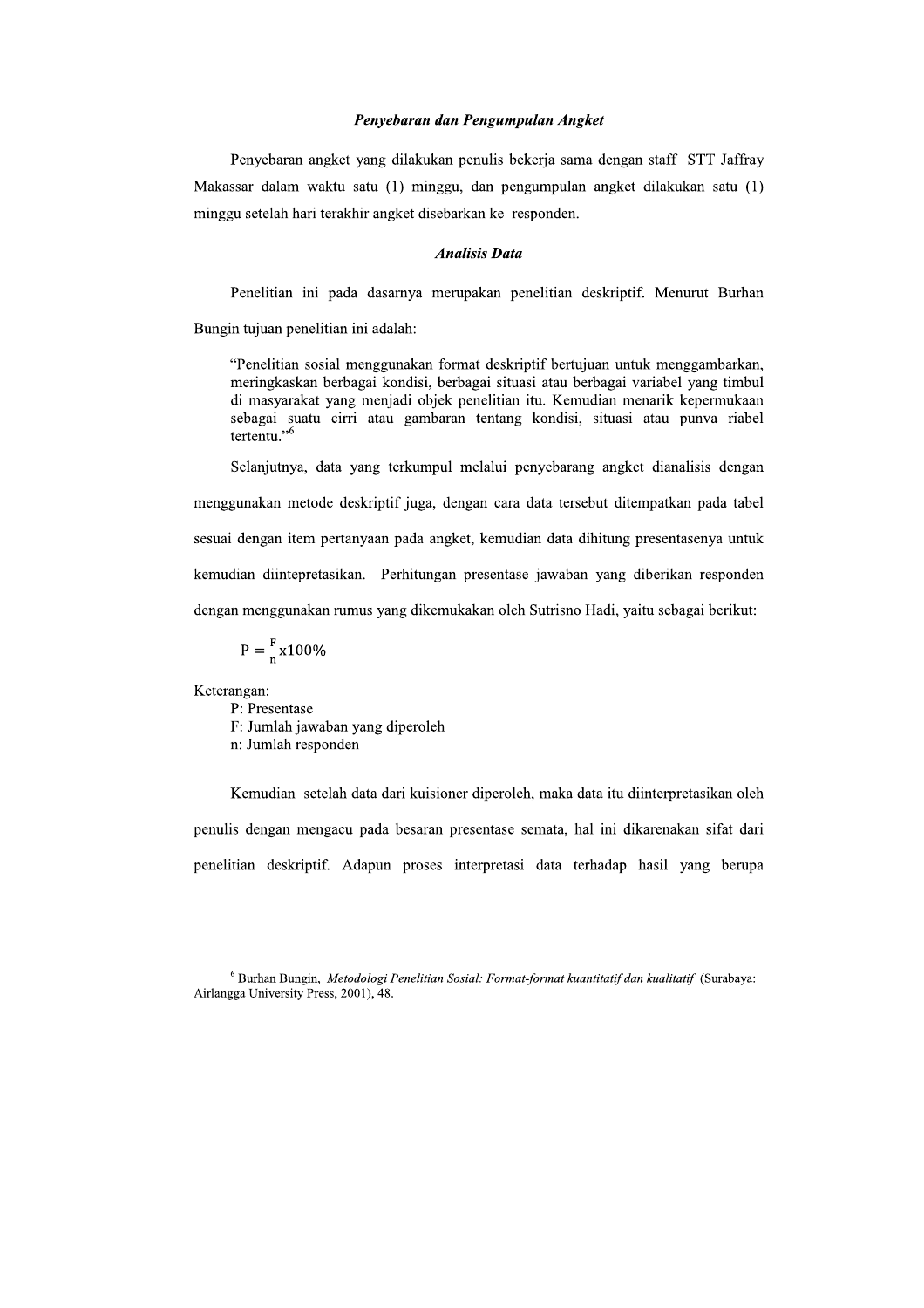presentase, maka penulis menggunakan pendapat yang dikemukakan oleh Supriadi sebagai

acuan interpretasi. Acuan yang dikemukakan adalah sebagai berikut: $^7$ 

| $1 - 25%$ | : Sebagian kecil  |
|-----------|-------------------|
| 26-49%    | : Hampir setengah |
| 50%       | : Setengah        |
| 51-75%    | : Sebagian besar  |
| 76-99%    | : Pada umumnya    |
| 100%      | : Seluruhnya      |

<sup>&</sup>lt;sup>7</sup>A. Supriadi, *Statistik* (Bandung: Fakultas Tarbiyah IAIN Sunan Gunung Jati, 1979), 421.